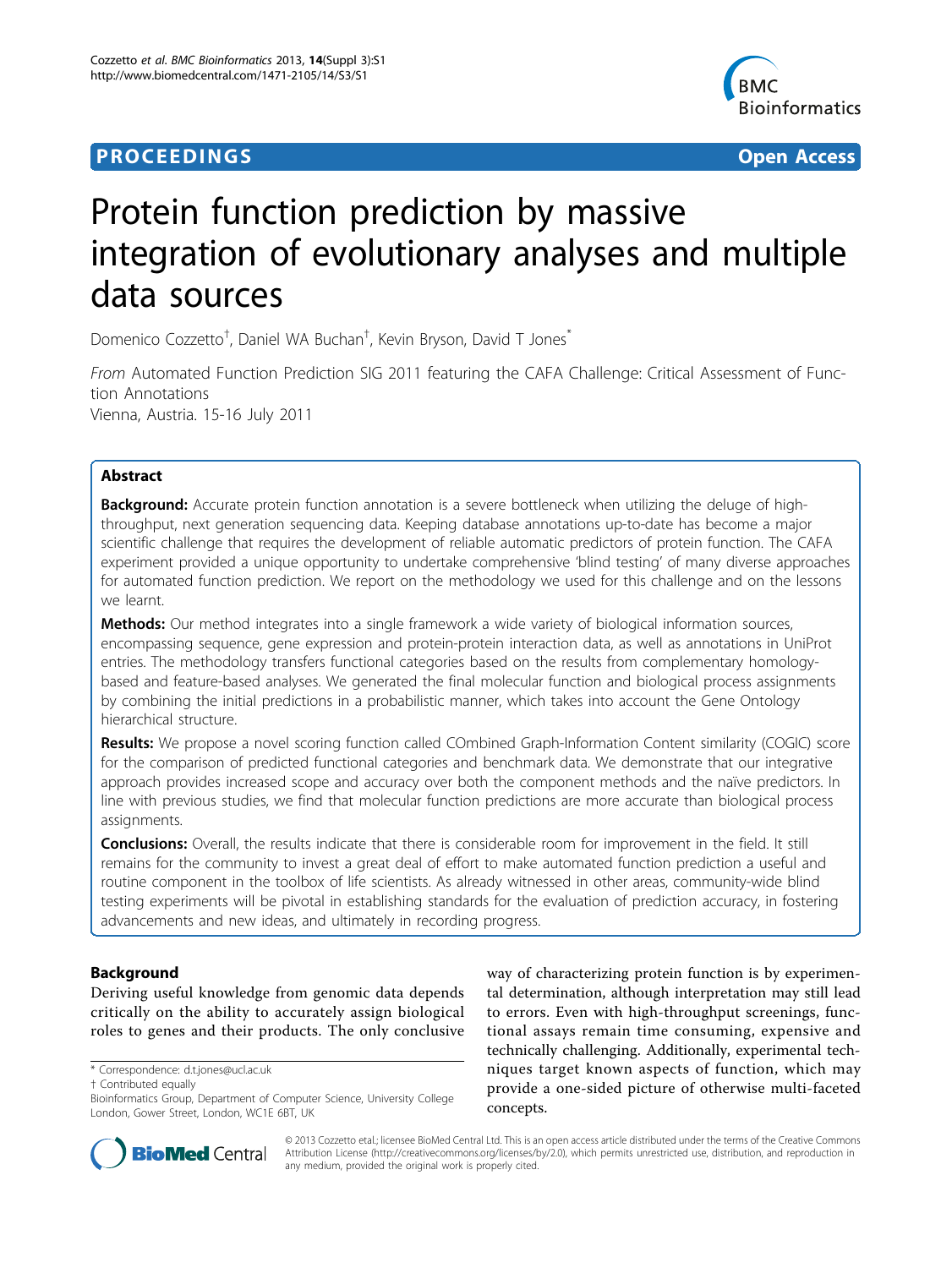Currently, the 'gold standard' for high-quality database annotation consists of manual curation by experts based on literature searching and bioinformatics analyses [\[1,2](#page-9-0)]. However, this route is also time consuming and the number of sequences manually annotated clearly lags behind the exponential growth in the number of known sequences [[3\]](#page-9-0). Consequently, most entries in UniProt [[4](#page-9-0)] include electronically inferred annotations, often of unknown reliability. Therefore, the development of reliable automatic function prediction tools is a major goal, since it is the only way of keeping database annotations updated as more and more sequence data pours in.

Simple function predictors implement annotation transfer from well characterized proteins with high sequence similarity to the target. However, they achieve rather limited performance [[5\]](#page-9-0), principally due to the challenges posed by multi-domain proteins, and by paralogous and analogous genetic relationships. More sophisticated methods aim at detecting local signatures indicative of function such as sequence motifs, domains, or domain architectures [[6,7\]](#page-9-0). Previous work has also benefitted from considering phylogenetic analyses [\[8](#page-9-0)], the hierarchical structure of GO [[9\]](#page-9-0) and the co-occurrence of its terms in high-quality database annotations [\[10\]](#page-9-0).

Neural networks [\[11\]](#page-9-0) and support vector machines [[12](#page-9-0)] have been successfully trained to recognize sequencederived patterns indicative of generic functional roles. The requirement of sufficient training examples for robust modelling often restricts such methods to making broad functional assignments. While such predictions do not help design specific experiments, they can be valuable for proteins with distant or no detectable sequence relatives. Other homology-free methods assume that functionally associated genes are co-expressed and their products interact with each other in some capacity. Usually these supervised or unsupervised approaches exploit highthroughput gene expression or protein-protein interaction data largely to assign proteins to known biological processes [\[13-15\]](#page-9-0).

Additionally, large-scale screening data have also become available, and genomic data integration is a promising avenue with the potential to overcome the intrinsic limitations of techniques utilizing individual information sources. Integrative strategies can provide both increased coverage of the protein universe and more confident functional assignments when supporting evidence can be gathered from different studies [[16\]](#page-9-0). A wide array of machine learning and computational statistics tools have been applied to effectively combine heterogeneous data types, including those mentioned, as well as information about gene co-localization, transcription factor binding, phenotype annotations, disease associations and biomedical literature. Interested readers are referred to [[17\]](#page-9-0) and citations therein.

As in other research areas of computational biology, the need to critically test and compare so many approaches has recently prompted the establishment of communitywide experiments. The MouseFunc experiment blindly tested independent integrative methods by providing common M. musculus datasets with limited homology information for both training and internal benchmarking purposes [[18\]](#page-9-0). The CAFA challenge provided a more realistic setting to comprehensively undertake blind testing of generic function prediction methods. The key task was to predict Gene Ontology (GO) [[19\]](#page-9-0) terms for 48,298 target proteins from a diverse range of species including seven eukaryotes and eleven prokaryotes. Prior to the experiment start, UniProtKB/Swiss-Prot curators had reviewed most of the corresponding entries, but approximately 30% had no GO terms for the Molecular Function (MF) or Biological Process (BP) categories. The remaining targets were principally annotated with electronically inferred annotations which were rarely specific (i.e. terms associated with nodes at the lowest level of the GO hierarchy).

Here we first detail the integrative approach we used for this annotation challenge, which combines into a single framework a wide variety of tools and biological information sources encompassing sequence, gene expression and protein-protein interaction data. We then benchmark the overall methodology and its components using a novel scoring scheme to measure the information overlap between predicted and reference GO terms. Finally, we discuss the lessons we learnt from the first round of CAFA.

# Methods

Our approach to predicting function is based around combining a broad range of large scale function annotation methods and data sources. Unless otherwise noted, each component method was calibrated against a benchmark set, with the estimated precision used to determine the "confidence" of each method. The performance of all methods was independently evaluated on 595 CAFA targets that received experimental functional annotations between January and July 2011.

# Benchmarking and estimation of prediction accuracy

A set of 1,546 well characterized proteins from Uni-ProtKB/Swiss-Prot was selected for internal benchmarking and calibration purposes. We defined the set of reference functional annotations as the reported GO terms for the Molecular Function (MF) and Biological Process (BP) categories along with all those more general descriptions linked by "is a" (parental) relationships in the ontology. Each method described below was then run independently on this benchmark set and the predicted GO terms were collated. We then independently binned the predictions into equally sized groups based on their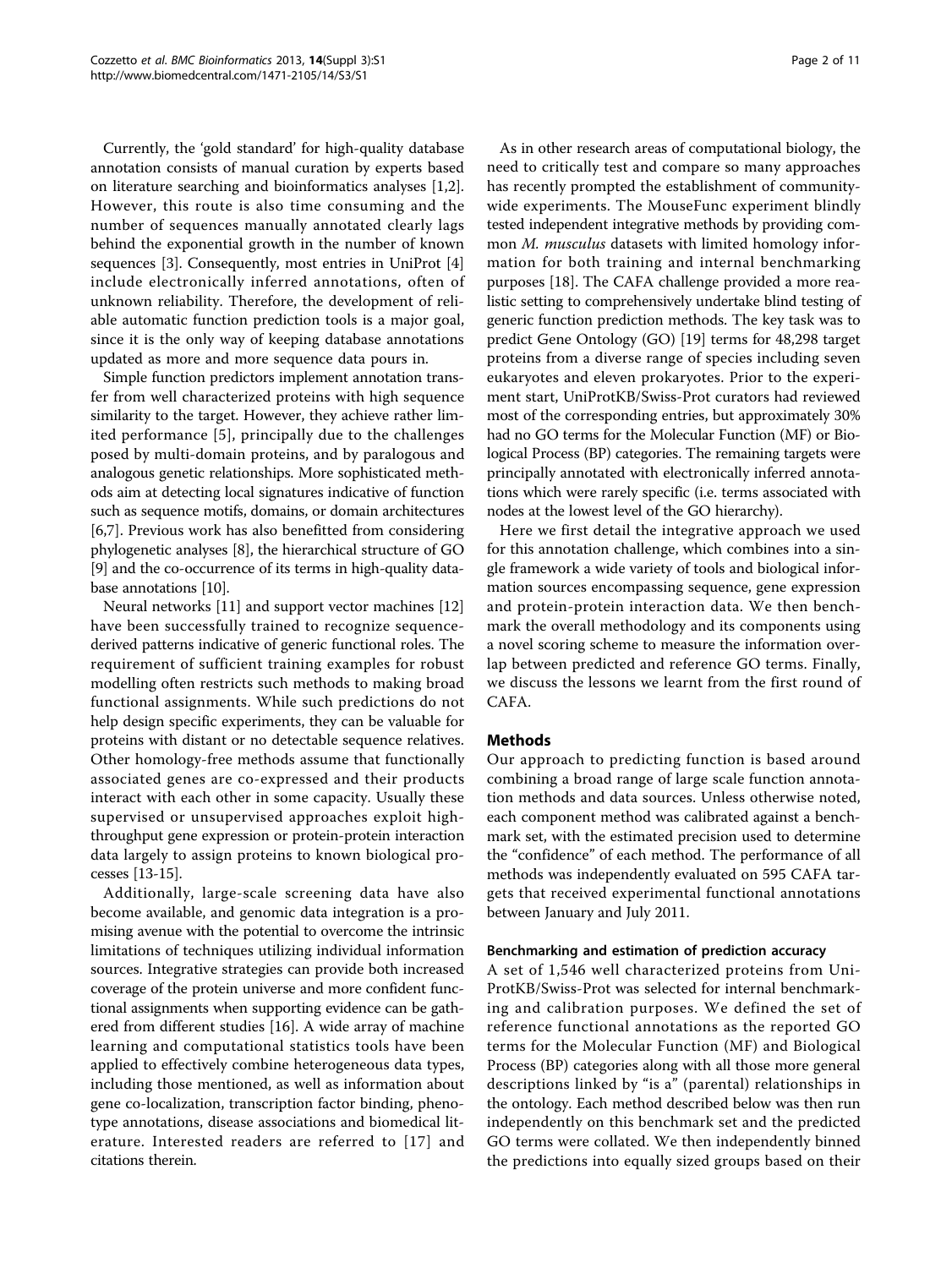raw scores - e.g. bit scores from PSI-BLAST [\[20](#page-9-0)] or raw SVM scores from FFPRED [\[12\]](#page-9-0) - and calculated the number of true and false positives - TP and FP respectively for each group. From these statistics we derived precision values (*Prec* =  $\frac{TP}{TP + FP}$ ) that we subsequently fitted to the raw scores, assuming a standard logistic function  $(P_t = \frac{a}{1 + be^{-ct}})$ . We used these regression models (one model per method) to estimate the precision of each prediction given a particular raw score.

With the above benchmark in hand, a range of different component methods were evaluated. We preselected only methods which had significantly better than random performance on the benchmark set, and the final component methods are as follows.

## GO term prediction using PSI-BLAST

The most basic method employed in this work was a standard PSI-BLAST search against the UniRef90 [[21](#page-9-0)] database, using 3 iterations, and an E-value threshold of  $1x10^{-3}$ for both hit selection and profile inclusion. Then, for each target sequence we report the MF and BP GO terms associated with any matches with alignment coverage of at least 85% of its length. In order to estimate the accuracy of the predictions, we selected the highest bit score of the alignments between the target and those sequences annotated with that term and converted this bit score into a value in [0.00, 1.00] given the logistic regression model obtained during the benchmark.

# GO term prediction from UniProtKB/Swiss-Prot textmining

For targets which already had descriptive text, keywords or comments in UniProtKB/Swiss-Prot, GO terms were assigned using a naïve Bayes text-mining approach [[22](#page-9-0)]. To start with, the relative frequencies of occurrence of single words and consecutive pairs of words were computed for all records where a GO term appears (*f* (*word*|*GO*)), along with the equivalent frequency in records where the GO term is absent (*f* (*word*| ∼ *GO*)) in the data bank. To avoid zero counts, a pseudocount of 1 was used for all probability estimates. From this raw data, the conditional probability of each GO term based on the occurrence of each word group was estimated as follows:

$$
p(GO|word) \approx \frac{f(word|GO)}{f(word|GO) + f(word| \sim GO)}
$$

By combining these probabilities (by converting to log likelihood scores and summing), naive Bayes classification was carried out on the raw text from a particular Uni-ProtKB/Swiss-Prot entry and likely GO terms predicted.

To further extend the scope of the textual analysis, words occurring in the different UniProtKB/Swiss-Prot record types were recorded, and some simple pre-parsing of feature (FT) records was also carried out. Specifically, in cases where the FT records specified residue numbers or residue number ranges, these residue numbers were placed into bins of width 50 and converted into word tokens (NUMVAL0...NUMVALn). This allowed a simple form of feature-based function prediction to be carried out. For example, the following Uni-ProtKB/Swiss-Prot FT record:

TOPO\_DOM 25 308 Extracellular (Potential)

would be parsed into the following five tokens:

FT:TOPO\_DOM FT:NUMVAL0 FT:NUMVAL6 FT: Extracellular FT:Potential

These tokens are treated in exactly the same way as words found in other record types.

# GO term prediction from amino acid trigram mining

The same naïve Bayes classification approach that was used to relate GO terms to descriptive statements in the UniProtKB/Swiss-Prot records was also applied to the amino acid sequences. In this case, rather than words in description lines, trigrams of amino acids were counted across the whole sequence database. From this raw data, the conditional probability of each GO term based on the occurrence of each trigram was estimated in the form of log likelihood scores. For all trigrams in the target sequence, log likelihood scores for particular GO terms were calculated by summing the individual log likelihood scores for all referenced GO terms in the training data.

# GO term prediction from sequence features (FFPRED)

FFPRED [\[12\]](#page-9-0) was also used to make GO term predictions for eukaryotic targets. FFPRED starts by predicting a diverse range of sequence features, which include secondary structure elements, disordered regions, signal peptides, glycosylation sites, and several others. These features are then analysed by a series of Support Vector Machines (SVMs) to assign GO terms from a subset of 197.

# GO term prediction from orthologous groups

In addition to pairwise close homologues, more distant evolutionary relationships were obtained from the egg-NOG (v2.0) collection of orthologous groups [[23](#page-10-0)]. For each target that could be assigned to an orthologous group, all GO terms found in GOA [\[24](#page-10-0)] for all members of the same group were assigned with an estimated precision being calculated as the fraction of group members that shared the given GO term.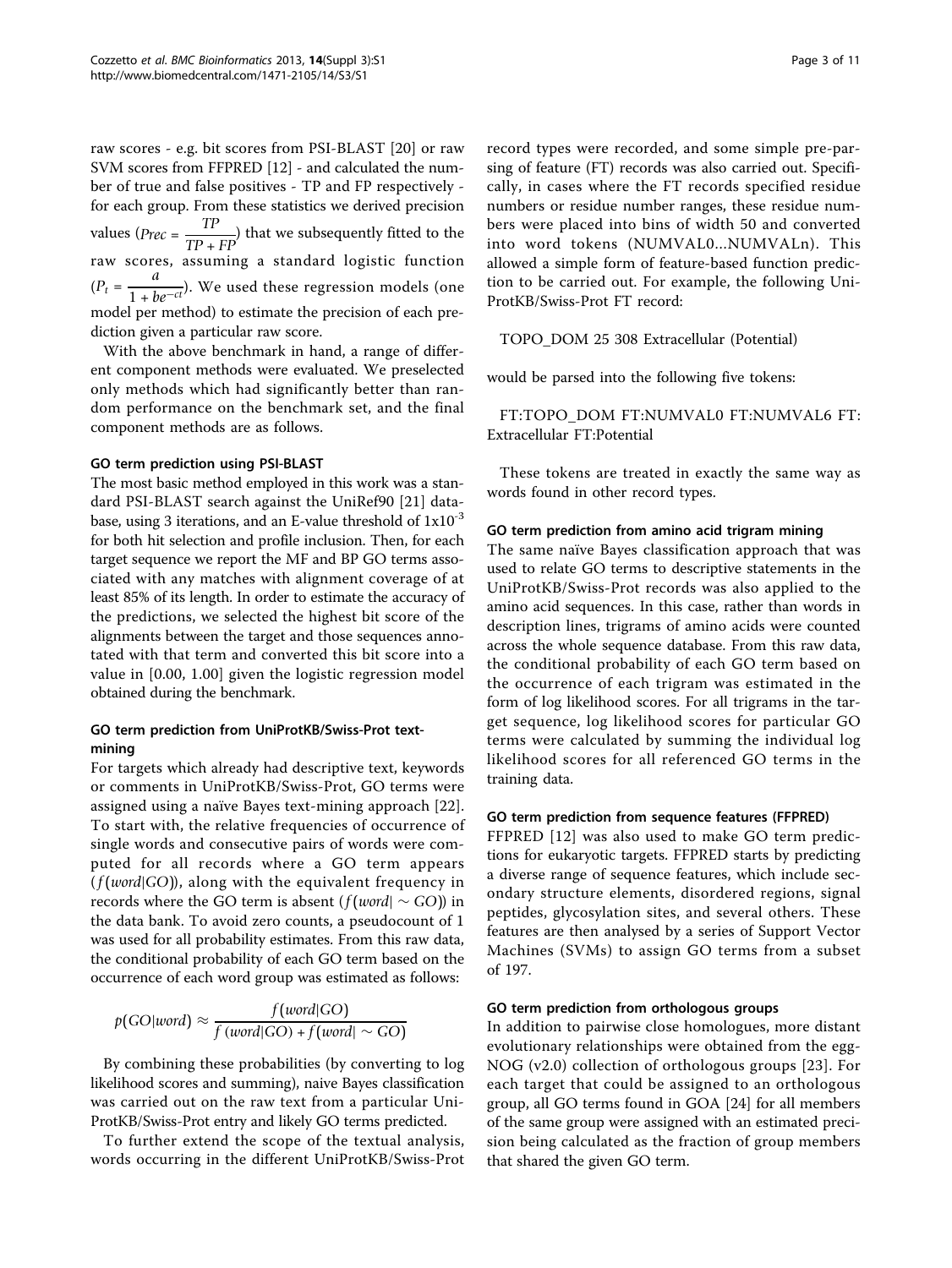## GO term prediction from profile-profile comparison

In addition to pairwise close homologues, very distant evolutionary relationships were obtained from the use of profile-profile comparisons. PSI-BLAST was used to compute Position Specific Scoring Matrices (PSSMs) for each entry in UniProtKB/Swiss-Prot along with every target sequence. Each target PSSM was then compared against the set of UniProtKB/Swiss-Prot PSSMs according to the following scoring scheme based on the dot products of the two PSSM vectors X (from the target sequence PSSM) and Y (from the UniProtKB/Swiss-Prot entry PSSM):

$$
S\left(X,Y\right) = \frac{\sum_{i=1}^{20} X_i^{TF} Y_i}{\sum_{i=1}^{20} X_i^{TF}} + \frac{\sum_{i=1}^{20} Y_i^{TF} X_i}{\sum_{i=1}^{20} Y_i^{TF}}
$$

where  $X^{TF}$  and  $Y^{TF}$  are the respective target frequencies. A simple affine gap penalty was used with an opening penalty of 11 and an extension penalty of 1.

To predict GO terms, the profile-profile alignments were evaluated using a neural network with 4 input units, 4 hidden units and a single output unit. The 4 inputs were the profile-profile alignment score, the percentage sequence identity, the percentage alignment coverage of sequence 1 and the percentage alignment coverage of sequence 2. The single output represented the presence or absence of common GO terms between the two proteins. The neural network was then trained using the benchmark GO data set to distinguish alignments sharing common GO terms from those that do not. Training vectors were generated per GO term rather than per alignment, such that a pair of profiles having 5 common GO terms and say 3 mismatching GO terms would result in 8 separate training vectors (5 positive cases and 3 negative cases). This ensured that the posterior probabilities extracted from the trained neural network would more accurately represent probabilities of GO term occurrence. After training, the neural network output was calibrated to produce precision estimates using the procedure described above. Rather than using a separate data set, the same benchmark set used to train the network was used to calibrate the output. This was acceptable here because the eventual evaluation of the method would be carried out on "blinded" data not available at the time the neural network training took place.

# GO term prediction from high-throughput data sources (FunctionSpace)

For human proteins (and any closely related eukaryotic homologues) medium-to-low-confidence predictions of protein function were generated by an SVM regression method called FunctionSpace [\[25](#page-10-0)]. Human proteins are assigned coordinates in an 11-dimensional feature space and GO terms assigned from annotated close neighbours in this space. The 11 dimensions represent pairwise sequence similarity, predicted cellular localization, secondary structure similarity, transmembrane topology, disordered segment features, sequence-derived domain architecture, structure-based domain architecture, sequence domain fusion patterns, structural domain fusion patterns, protein-protein interactions and microarray data. The microarray features were derived from biclustering of 81 publicly available experimental microarray datasets in order to identify which experiments and genes had maximal predictive value for specific GO categories. In total, over 49,231 features were combined to train the 11 SVM regression models and their outputs are integrated using a further second layer regression SVM.

## Integration of methods and post-processing

To produce a final consensus set of predictions, separate prediction files were generated for each of the component methods described above, and these predictions were combined using a network propagation algorithm based on the GO graph structure. We start by defining  $D_{ij}$  as the difference in depth between two GO terms  $i$  and  $j$ . For this to be defined, a direct path between the two terms must exist that does not include the root node. For pairs of terms that have no direct connecting path, *Dij* is left undefined, and in programming terms is given a NULL value to flag this situation. Where the sign of *Dij* is positive, this indicates that term  $i$  is deeper (more specific) than term j and vice versa for negative values.

As a first step, all predicted terms from each component method are collated into a single set of terms. This set is not extended further e.g. by adding higher level or intermediate terms. For cases where  $n$  methods predict the same term, the combined precision for the common term  $(P)$  is estimated as follows:

$$
P'=1-\prod_{i=1}^n(1-\alpha P_i)
$$

where  $\alpha \in [0, 1]$  is a constant attenuation parameter (set to 0.9 in this case) and  $P_i$  the estimated precision for prediction *i*. The use of this attenuation parameter is to prevent the final estimated precision values from reaching a maximum of 1.0 due to a single 'vote' from just one of the methods.

For each target, all lower level term scores were propagated up to higher level terms on the same path to root according to the following procedure:

FOREACH GO term  $i$ FOREACH GO term  $j \neq i$ IF  $D_{ij} \neq \text{NULL}$  AND  $D_{ij} < 0$  THEN *P*<sup>*i*</sup> ← 1 – (1 – *P<sub>i</sub>*)(1 – *P<sub>j</sub>*) END IF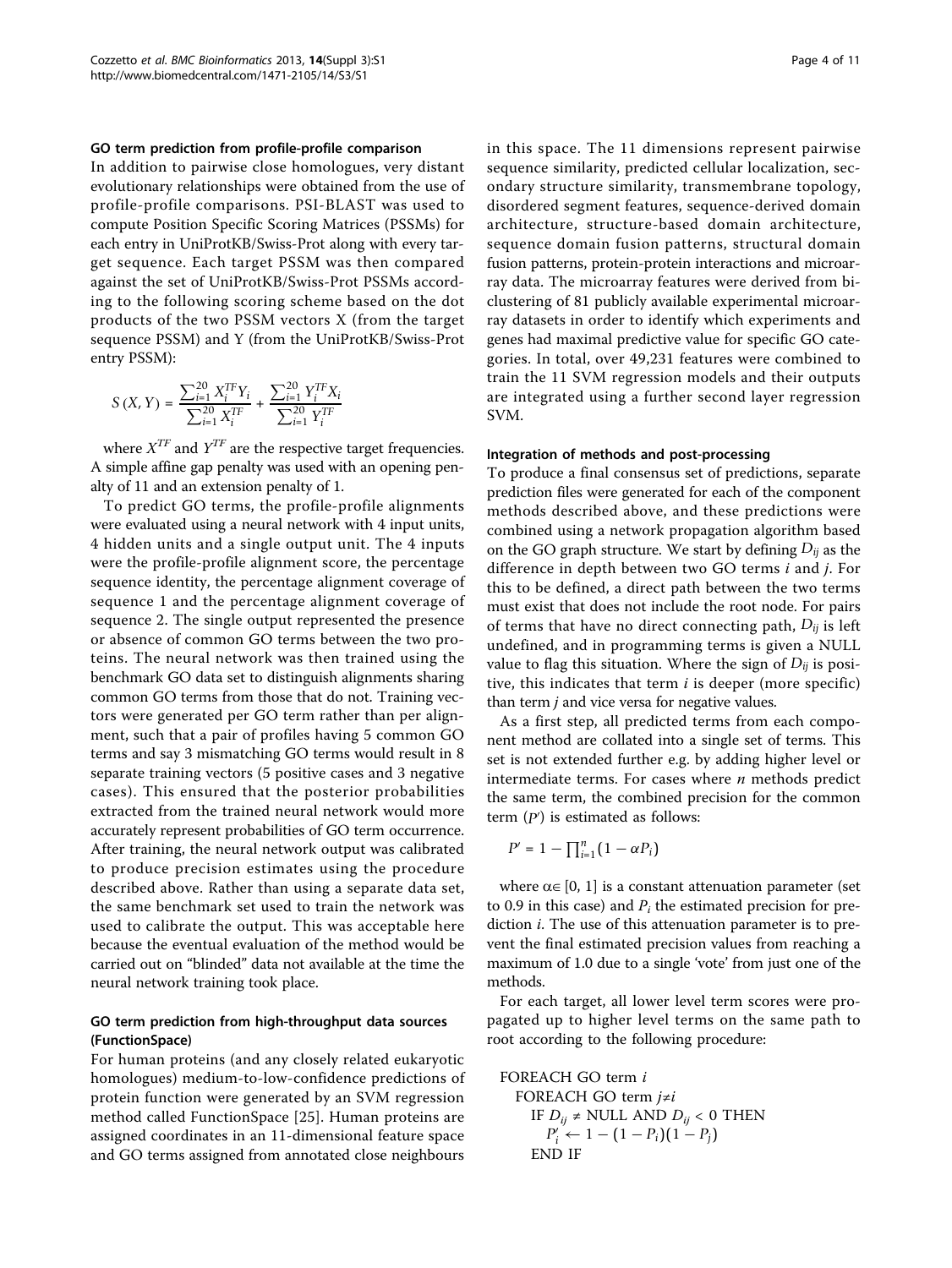<span id="page-4-0"></span>The final list of terms was produced by first ranking the terms according to the final chained precision estimates calculated as described above. To exclude mutually incompatible term pairs from the final list, each pair of predicted GO terms was checked for co-occurrence in UniprotKB. For any pairs of terms for which  $D_{ii} \neq NULL$  and which were not seen to co-occur in UniProtKB, the term with lowest estimated precision was deleted from the list. Where a pair of such terms had equal precision values, both were kept.

# COGIC scores

In the light of the reference experimental data released by the assessors, we analysed our own predictions using a novel scoring scheme that takes into account each term specificity and confidence value. We propose to calculate different Graph-Information Content (simGIC) similarity scores [[26](#page-10-0)] for overlapping subsets of GO term predictions compared to their reference annotations, and to combine them such that the final measure lies in [0.0, 1.0].

$$
simGIC(A, B) = \frac{\sum_{t \in A \cap B} IC(t)}{\sum_{t \in A \cup B} IC(t)}
$$

where  $IC(t)$  is the Information Content of  $t$  - an empirical measure of its specificity. For each term t, we first counted its occurrence  $n(t)$  in UniProtKB/ Swiss-Prot functional assignments. We chose to use only experimentally supported evidence codes; this reduces the size of the reference corpus, but also helps minimize assessment bias towards homology-based annotations [\[27\]](#page-10-0). The initial counts were then propagated to the ancestral nodes and IC values computed

as *IC* (*t*) =  $-\log \frac{n(t)}{n(r)}$  where *r* is the root of the ontology.

For each target, four overlapping subsets of predicted GO terms are calculated based on confidence scores ≥ 0.75, 0.5, 0.25 and 0, and denoted as  $P_1$ ,  $P_2$ ,  $P_3$  and  $P_4$ respectively. These sets as well as the set  $R$  of reference GO terms are expanded by adding all ancestral nodes. The simGIC scores  $S_1$ ,  $S_2$ ,  $S_3$ , and  $S_4$  are then calculated by comparing R with  $P_1$ ,  $P_2$ ,  $P_3$  and  $P_4$  respectively and the final COmbined simGIC (COGIC) score for a given protein target is given by

$$
COGIC(P,R) = \frac{S_1 + S_2 + S_3 + S_4}{4},
$$

thus ensuring that correct predictions with higher confidence scores are rewarded more. The COGIC score equals 1 when  $R = P_1 = P_2 = P_3 = P_4$ , i.e. all predicted GO terms are validated and their confidence scores are greater than or equal to 0.75. Its value is 0 if *R*∩ *P*<sub>1</sub> = *R*∩ *P*<sub>2</sub> = *R*∩ *P*<sub>3</sub> = *R*∩ *P*<sub>4</sub> = {*r*}, where *r* is the root of the ontology (that is the root node is the only common element between the predicted and reference annotations).

## Baseline predictions of GO terms

We compare the performance of our integrative approach with two independent naïve predictors that the assessors had run against the same test set. The Priors algorithm determines the most frequent 10,000 GO terms in UniprotKB/Swiss-Prot and assigns them to each target using their frequencies as confidence values. The BLAST method transfers GO terms from the hits of a BLAST [\[28](#page-10-0)] search against a database of experimentally characterized proteins with default parameters; the confidence values is the scaled sequence identity between the target and the most similar hit bringing the annotation.

# Results

# Role of the component methods

The organizers initially released 48,298 target proteins at the beginning of the experiment. At the Automated Function Prediction meeting in July 2011, method performance was benchmarked against 595 proteins that had been experimentally characterized in the intervening months. This set comprises of 366 proteins with annotated Molecular Function terms (MF subset), and 436 proteins with Biological Process terms (BP subset). We use these data provided by the organizers as a blind test set for the analyses below.

Table 1 shows the extent to which the component methods contributed to the submissions of the team Jones-UCL, as well as to the data officially evaluated by the assessors. Profile-based and text mining approaches were able to assign functional classes to most targets, but only in combination could the entire test set be completely covered. As expected, FunctionSpace produced GO term assignments for lower numbers of targets; as it had been

|  | Table 1 Coverage statistics of the CAFA test set. |  |  |  |  |  |
|--|---------------------------------------------------|--|--|--|--|--|
|--|---------------------------------------------------|--|--|--|--|--|

| Method                       | <b>Coverage of Targets</b> |          |         |         |  |
|------------------------------|----------------------------|----------|---------|---------|--|
|                              | Released                   | Assessed | ΜF      | ΒP      |  |
| Orthologous Groups           | 49.15%                     | 60.84%   | 61.75%  | 61.01%  |  |
| <b>PSI-BI AST</b>            | 83.83%                     | 90.42%   | 89.89%  | 89.45%  |  |
| Profile-Profile Comparison   | 99.87%                     | 99.50%   | 99.73%  | 99.31%  |  |
| Amino Acid Trigram<br>Mining | 49.64%                     | 47.73%   | 50.00%  | 47.25%  |  |
| Swiss-Prot Text Mining       | 89.19%                     | 94.96%   | 95.08%  | 94.50%  |  |
| <b>FFPRFD</b>                | 72.40%                     | 56.30%   | 50.82%  | 56.65%  |  |
| FunctionSpace                | 11.27%                     | 7.56%    | 6.83%   | 8.03%   |  |
| Jones-UCL                    | 100.00%                    | 100.00%  | 100.00% | 100.00% |  |

For each method, the columns report the percent of targets that were assigned GO terms relative to the entire benchmark (Released), the subset officially evaluated (Assessed), the evaluated molecular function predictions (MF), and the assessed biological process assignments (BP).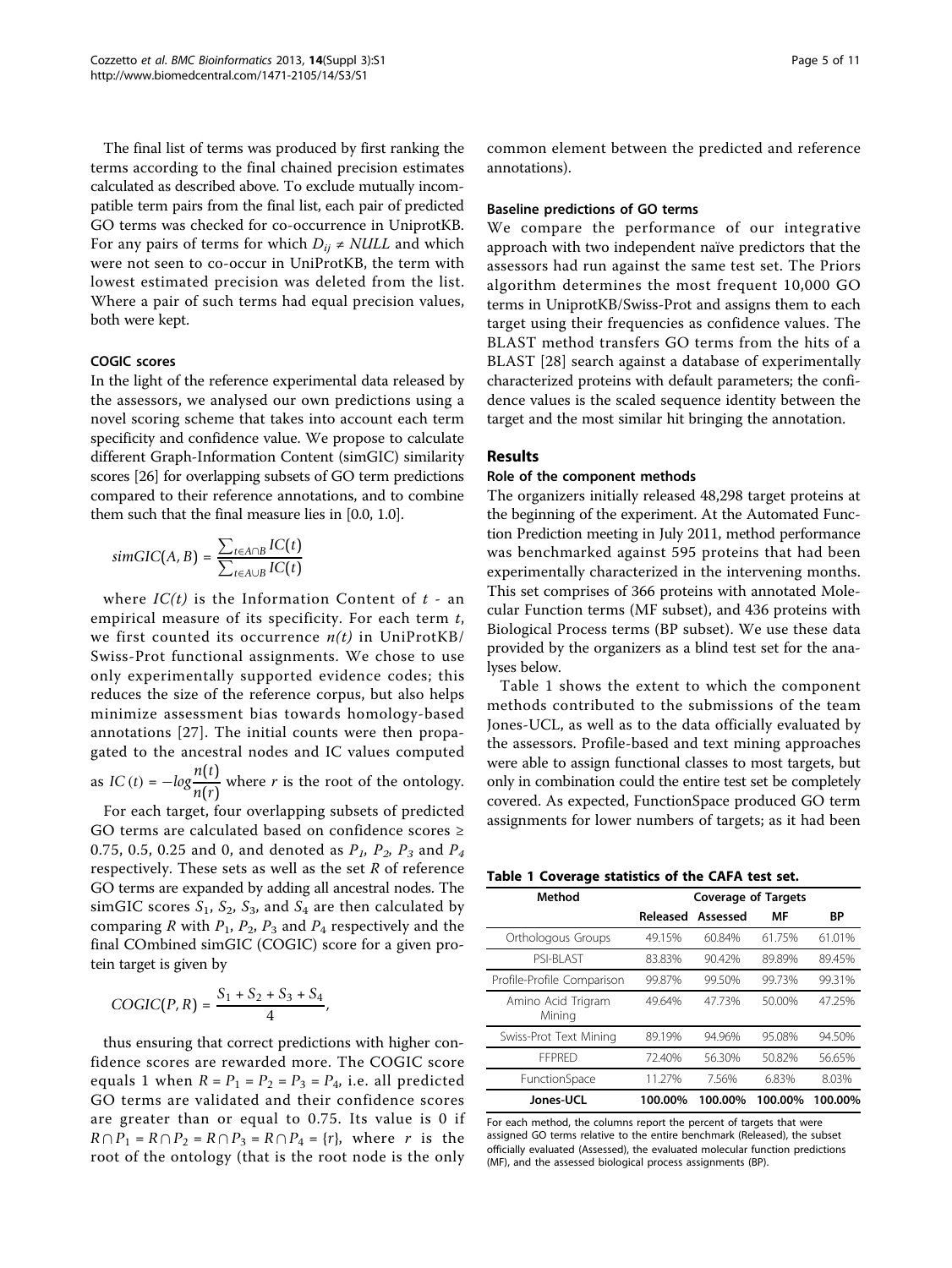<span id="page-5-0"></span>originally designed for annotation of human proteins, it could only be applied to eukaryotic sequences. Unfortunately, the extremely limited overlap between predicted and assessed targets prevents us from drawing any general and sound conclusions about this method's contribution and performance. The corresponding data are therefore omitted from the following analyses and discussion.

We performed target-by-target numerical evaluation of the remaining predictions using the COGIC similarity score and plotted the results in Figure 1. The performance of homology-based methods displays an expected pattern both within and across the MF and BP data sets. Orthologous Groups generally scores higher than PSI-BLAST and Profile-Profile Alignment, which in contrast provide higher coverage. In line with previous findings, the shift of the score distributions towards the top end is larger for molecular function predictions rather than the biological process ones [\[5,](#page-9-0)[26\]](#page-10-0). The amino acid trigram mining classifier appears very competitive with the other homologybased approaches on the MF benchmark. Yet, the picture does not take into account the data in Table [1](#page-4-0) and a more detailed comparison (see additional file [1](#page-9-0)) would suggest that amino acid trigram mining only made predictions for "easy" targets in MF. The scores for FFPRED are unsurprisingly low: this machine-learning tool had been trained to predict a restricted set of general functional classes

In order to investigate the usefulness of each component method, we initially tried to measure their exclusive scope with regard to the numbers of targets and GO terms officially evaluated. Unfortunately, we couldn't achieve conclusive results due to the large overlap among the sets of predicted targets (only 5 proteins were annotated by a single method). Furthermore, no method output GO term assignments that (i) were not explicitly predicted or implied by the annotations made by other components, and that (ii) were reference annotations used for assessment or one of their ancestors. Consequently, we were unable to identify any single component method which was pivotal for the success of the overall strategy.

# Overall performance of the team Jones-UCL

Figure [2](#page-6-0) shows the performance of the final integrative strategy with attenuation parameter  $\alpha = 0.9$  in comparison to that of the naïve predictors from the assessors. In this case, we plot the average precision and recall values across the whole set of 595 targets as provided in the official assessment. Our approach clearly outperforms the baseline methods for both molecular function and biological process predictions beyond a recall of 0.5 and 0.3

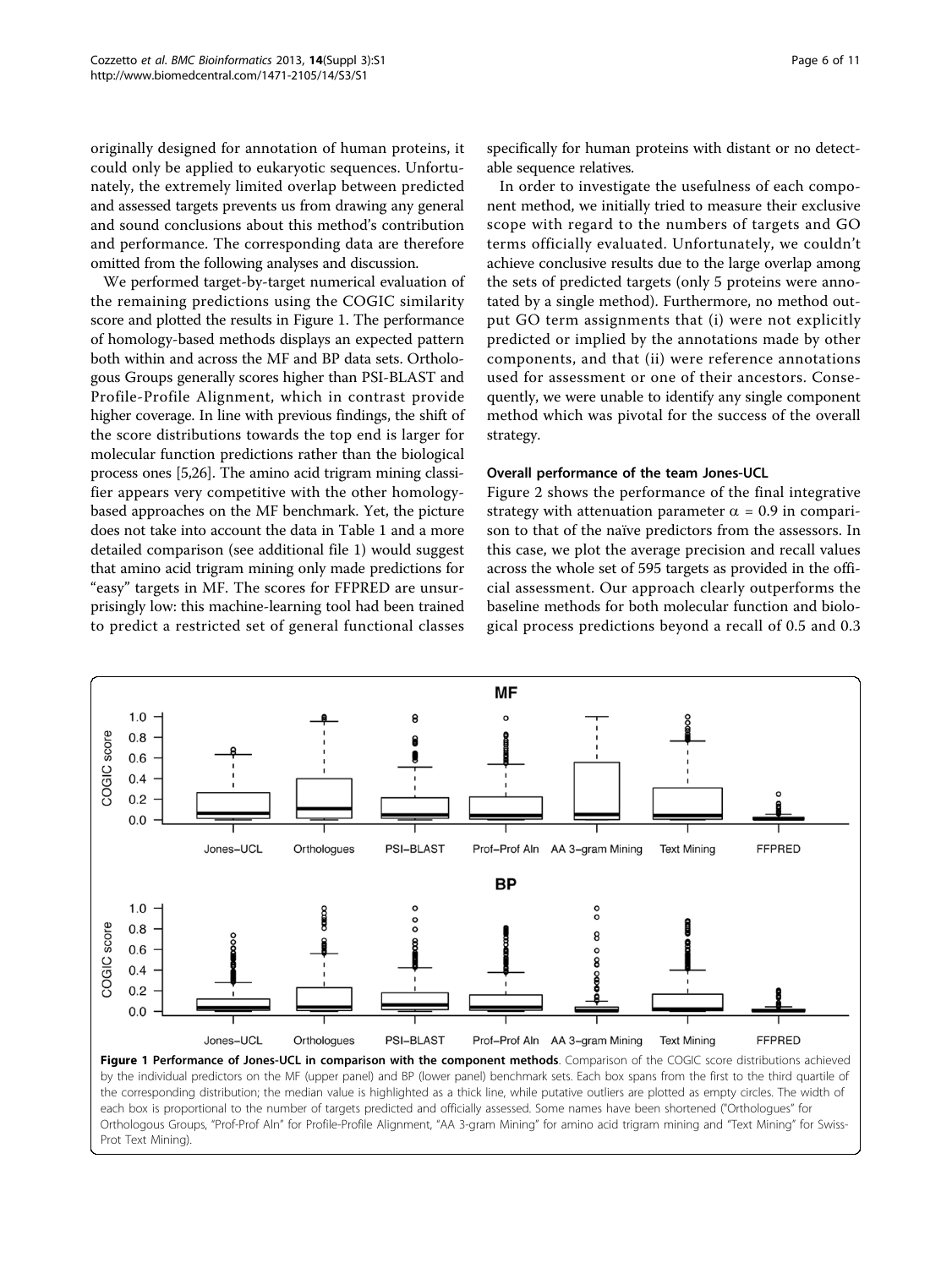<span id="page-6-0"></span>

respectively. After the official assessment data were released, we investigated how the method would perform as the attenuation parameter  $\alpha$  varies. While the resulting statistics and plots did not exhibit drastic changes, we note that decreasing  $\alpha$  tends to generate predictions with lower average recall and higher average precision.

We calculated the distributions of COGIC scores for the group Jones-UCL and compared them with the other data in Figure [1](#page-5-0). The final integrative and post-processing steps affect the GO term lists and their confidence scores in interesting ways. On the one hand, Jones-UCL does not consistently improve over all components - e.g.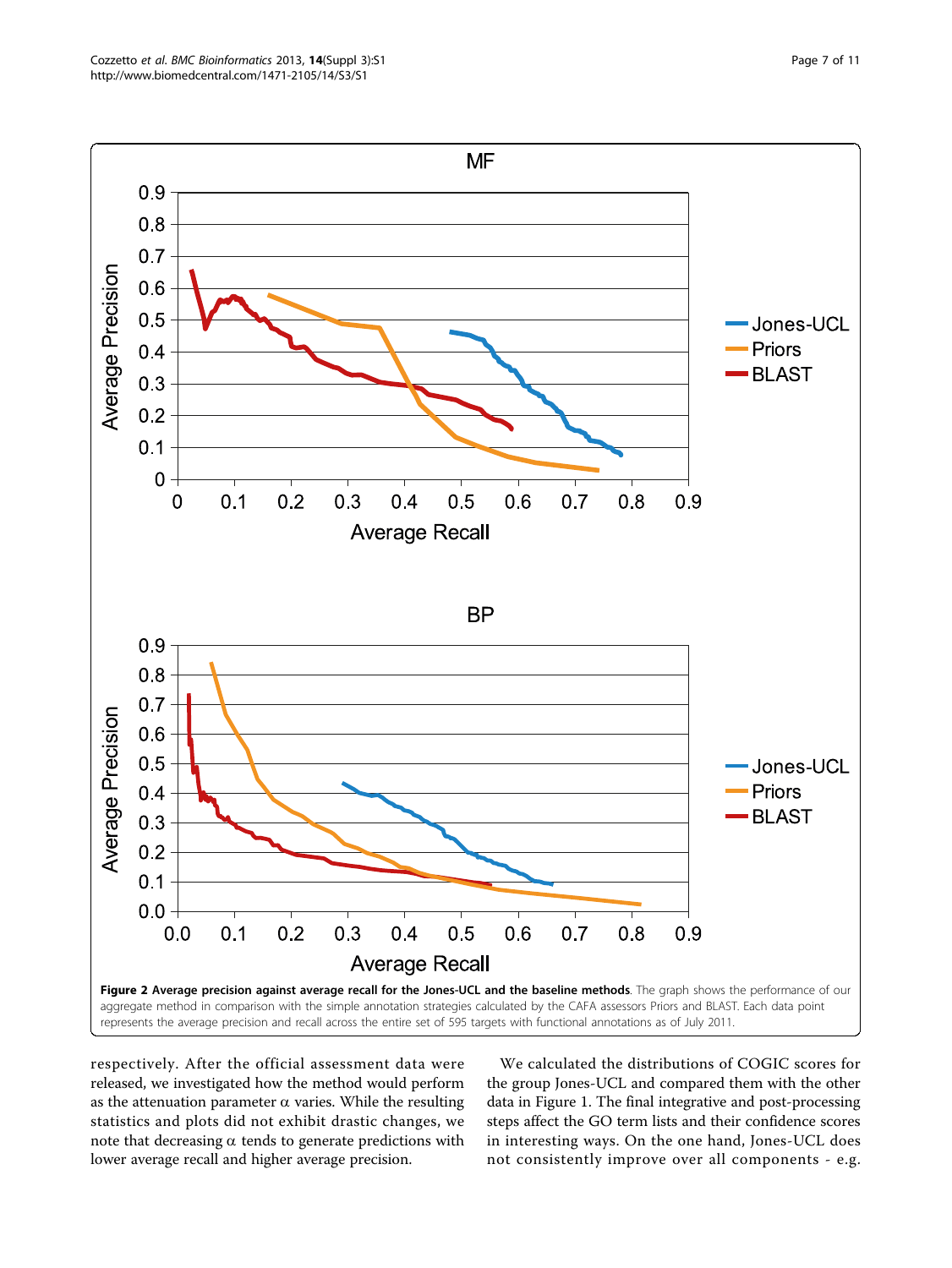orthologues and text mining tend to achieve slightly higher prediction accuracy scores. On the other hand, it records a COGIC score of 0 for fewer targets than the component methods. Overall, no single component yielded significantly more accurate predictions than the aggregate method.

Next, we compared the performance of our aggregate method with the two baseline predictors Priors and BLAST. The plots in Figure 3 clearly show that Jones-UCL scores are higher than the others on both ontologies. We also tested the null hypothesis that the performance of Jones-UCL is not statistically different from that of the naïve approaches using two-sided pair-wise Wilcoxon rank sum tests and Table [2](#page-8-0) gives the resulting p-values. At a p-value cut-off of  $10^{-5}$ , our approach significantly outperforms both BLAST and Priors in assigning molecular function and biological process terms.

An inverse relationship exists between the specificity of the predicted GO terms and their confidence scores, as a result of the back-propagation algorithm used. However, it is not immediately clear whether our method tends to be more or less specific than the target annotations. To investigate this, we analysed how the difference in specificity between predicted and reference GO terms varies as a function of the predicted confidence scores. To this end, we considered pairs (*x*, *y*) of predicted and experimental GO terms where (i)  $x$  and  $y$  lie on the same path to root, and (ii) there are no descendants of  $x$  predicted for the same target. For such pairs, we calculated *IC* (*x*) − *IC*(*y*) and in Figure [4](#page-8-0) we plot the average of these values across all targets against the confidence scores assigned to x. The plot shows the expected inverse correlation between our confidence scores and the average semantic distance from experimental annotations.

At lower confidence values, the team Jones-UCL assigned more specific GO terms than those found in UniprotKB/Swiss-Prot annotations. Further studies and additional experimental data will be necessary to determine whether these predictions should be regarded as false positives or not. Conversely, the most confident predictions typically consist of more general terms than those experimentally validated. This trend stems essentially from homology-based annotation transfers: specific functional annotations can only be made between very close homologues. As evolutionary distance increases, more general terms can be assigned confidently, because distinguishing between paralogues and orthologues becomes harder and harder due to limited data available.

# **Discussion**

This study confirms that combining the strengths of different approaches provides increased coverage of the protein sequence space and more accurate function predictions. To make our integrative strategy available to the community as a reliable and fast fully automated system, we need to address a few interrelated methodological questions. These relate to the identification of the most valuable component methods and to their effective combination.

The preliminary analysis presented here did not help estimate properly the individual contributions made by each component. In future studies, we propose to identify

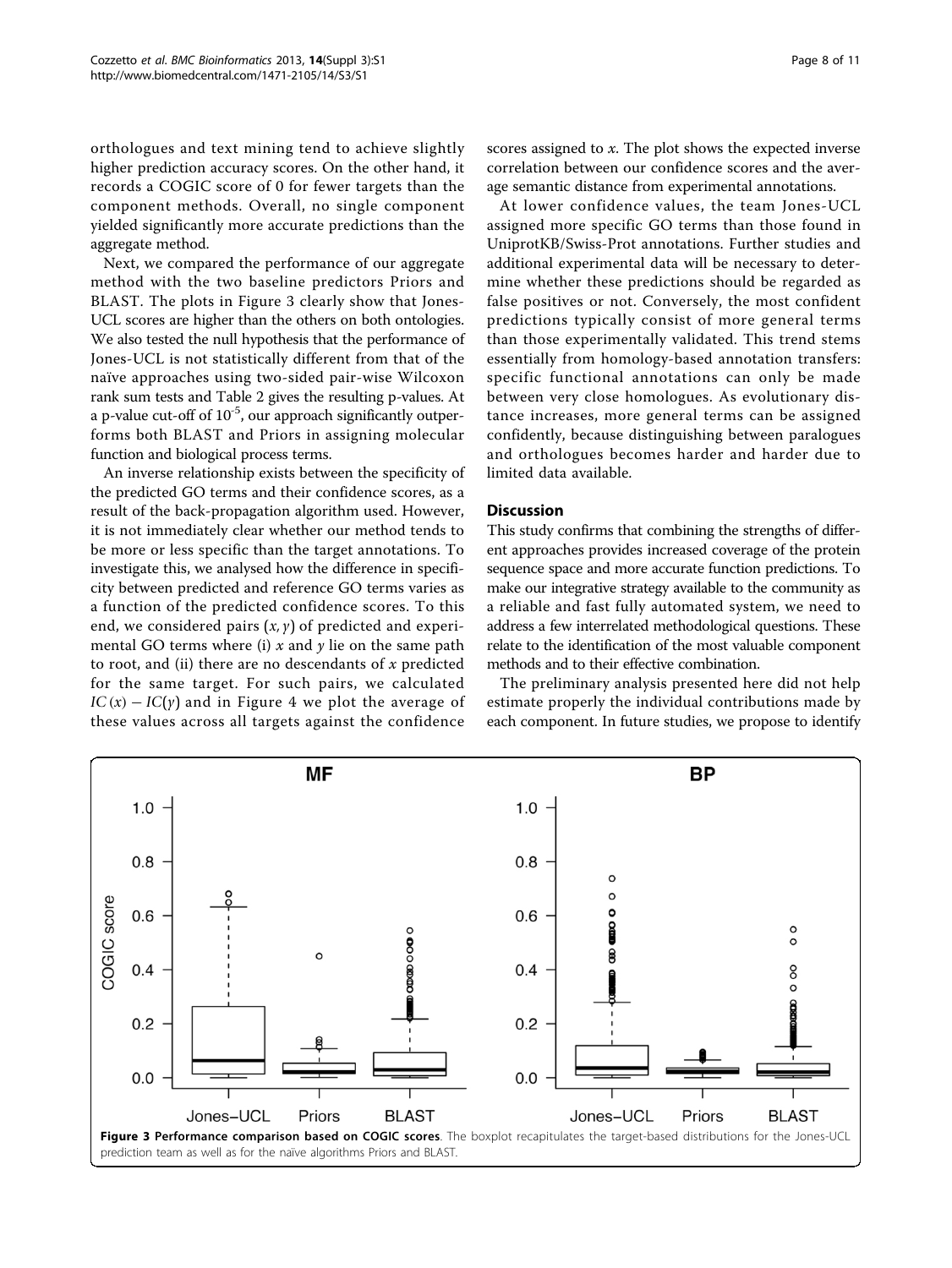| Method    | Method       | Set | n   | p-value    |
|-----------|--------------|-----|-----|------------|
| Jones-UCL | Priors       | ΜF  | 366 | 7.75F-06   |
| Jones-UCL | <b>BLAST</b> | MF  | 351 | 3.37F-23   |
| Jones-UCL | Priors       | BP  | 436 | 3.43E-15   |
| Jones-UCL | <b>BLAST</b> | ВP  | 387 | $6.62F-12$ |

<span id="page-8-0"></span>Table 2 Statistical comparisons of prediction performance.

The performance of pairs of methods was compared separately on the two benchmark subsets MF and BP. We tested the null hypothesis that the distributions of the COGIC scores over the set of common targets were indistinguishable with a paired two-sided Wilcoxon sum rank test. The table reports the number n of common targets and the p-value.

pivotal components by contrasting the performance of the current approach with its "leave-one-out" variants. More refined statistical analyses may also be required to account for the relatedness between separate components (e.g. the homology-based ones).

The final GO term predictions and their confidence scores were generated using heuristic methods. It will be interesting to explore alternatives that do not weight all the components evenly. This may be implemented by tailoring the attenuation parameters to the specific data sources and tools or - more flexibly - by training highlevel classifiers such as SVMs or naïve Bayes approaches. Of course, this choice may affect the way we will be able

to select the subset of components that maximizes prediction scope and accuracy.

The proposed COGIC score builds on previous efforts to numerically evaluate the semantic similarity between functional annotations. It represents an initial attempt to provide a normalized measure of information overlap between the predicted and benchmark annotations for a protein target, which explicitly accounts for prediction confidence values. The critical evaluation of protein function predictions is not a standard procedure yet, but it is drawing more and more attention. We hope that this work will contribute to further discussions and new ideas in the future.

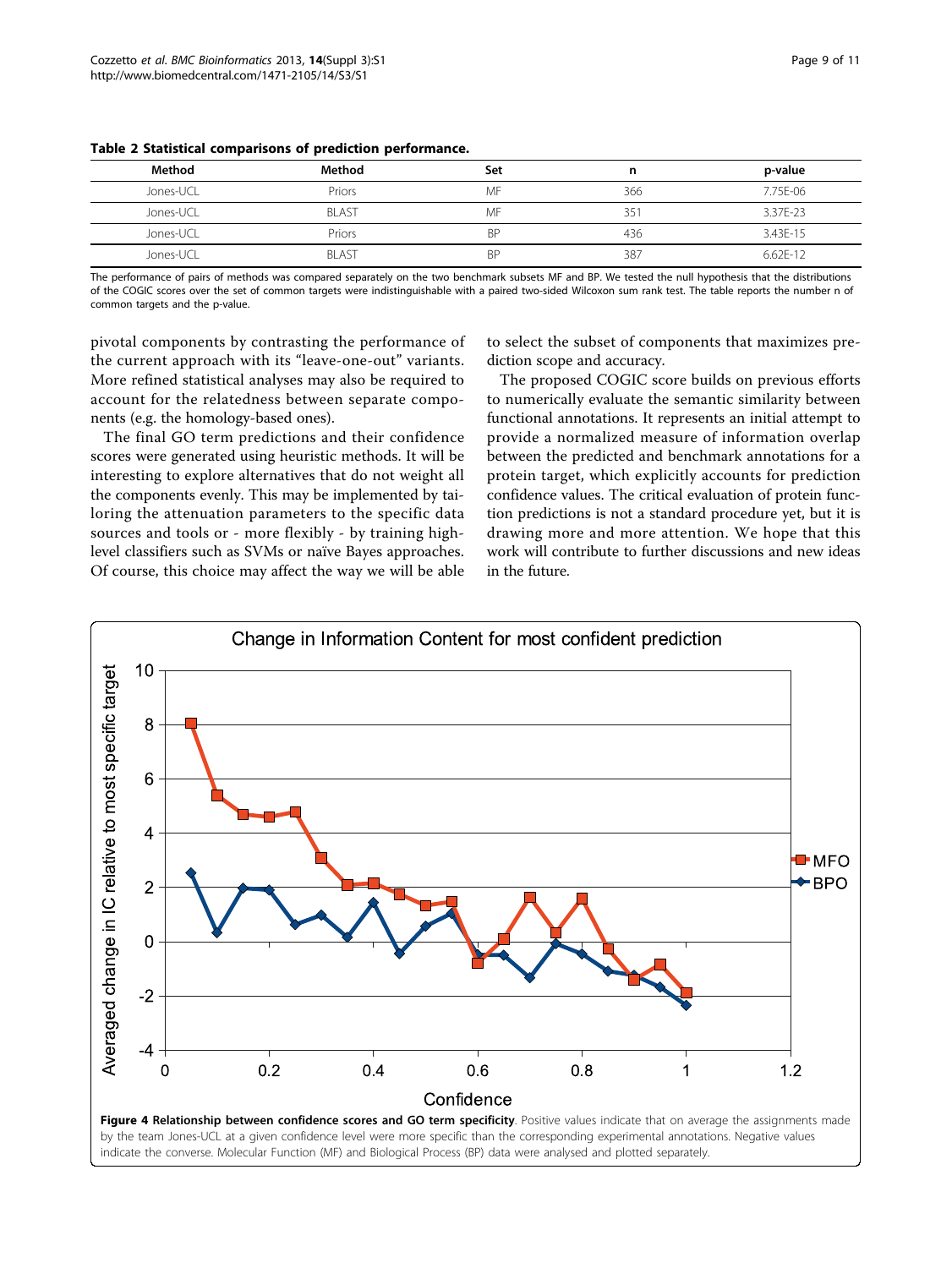# <span id="page-9-0"></span>Conclusions

Methods for gene function predictions are continuously being devised and improved to account for the ever increasing size of public databases and the broad range of data sources at hand. Evaluating their scope and usefulness has always been difficult due to a lack of suitable test sets, evaluation metrics and additional experimental settings. The CAFA experiment has provided a unique opportunity and a real high-throughput use-case scenario where biologists need as much detailed, accurate and extensive functional annotations as possible.

Here we have detailed our integrative prediction approach entered at CAFA and have provided a complementary assessment of its performance. Our results are encouraging but overall highlight considerable room for improvement in the field. In line with previous findings the accuracy of molecular function predictions is higher than for biological process annotations. This applies to simple homology-based predictors and to more complex methodologies like the one described here, though as yet neither can be said to perform adequately.

Computational biologists evidently need to invest a great deal of effort to bring these methods up to an acceptable performance level. As already witnessed in other areas of bioinformatics, community-wide blind experiments will be pivotal in establishing standards for the evaluation of prediction accuracy and in fostering advancements and new ideas.

# Additional material

[Additional file 1: B](http://www.biomedcentral.com/content/supplementary/1471-2105-14-S3-S1-S1.pdf)oxplots of the COGIC score distributions on the benchmarks that were targeted by the amino acid trigram mining classifier. figure with legend.

#### Authors' contributions

DTJ conceived the study; all authors participated in its design and implementation; all authors drafted the manuscript, revised it critically and read and approved the final version.

#### Competing interests

The authors declare that they have no competing interests.

#### Acknowledgements

We thank Anna Lobley for providing a set of predicted GO terms and pvalues for human protein sequences generated using her FunctionSpace approach. This work was partially supported by the UK Biotechnology and Biological Sciences Research Council (DWAB) and by a Marie Curie Intra<br>European Fellowship within the 7<sup>th</sup> European Community Framework Programme (Grant Agreement Number: PIEF-GA-2009-237292 to DC).

#### Declarations

This article has been published as part of BMC Bioinformatics Volume 14 Supplement 3, 2013: Proceedings of Automated Function Prediction SIG 2011 featuring the CAFA Challenge: Critical Assessment of Function Annotations. The full contents of the supplement are available online at [http://www.biomedcentral.com/bmcbioinformatics/supplements/14/S3.](http://www.biomedcentral.com/bmcbioinformatics/supplements/14/S3)

#### Published: 28 February 2013

### References

- 1. Schnoes AM, Brown SD, Dodevski I, Babbitt PC: [Annotation Error in Public](http://www.ncbi.nlm.nih.gov/pubmed/20011109?dopt=Abstract) [Databases: Misannotation of Molecular Function in Enzyme](http://www.ncbi.nlm.nih.gov/pubmed/20011109?dopt=Abstract) [Superfamilies.](http://www.ncbi.nlm.nih.gov/pubmed/20011109?dopt=Abstract) PLoS Comput Biol 2009, 5(12):e1000605.
- 2. Jones CE, Brown AL, Baumann U: [Estimating the annotation error rate of](http://www.ncbi.nlm.nih.gov/pubmed/17519041?dopt=Abstract) [curated GO database sequence annotations.](http://www.ncbi.nlm.nih.gov/pubmed/17519041?dopt=Abstract) BMC Bioinformatics 2007, 8:170.
- 3. Baumgartner WA Jr, Cohen KB, Fox LM, Acquaah-Mensah G, Hunter L: [Manual curation is not sufficient for annotation of genomic databases.](http://www.ncbi.nlm.nih.gov/pubmed/17646325?dopt=Abstract) Bioinformatics 2007, 23(13):i41-48.
- 4. Ongoing and future developments at the Universal Protein Resource. Nucleic Acids Res 2011, 39(Database):D214-219.
- 5. Clark WT, Radivojac P: [Analysis of protein function and its prediction](http://www.ncbi.nlm.nih.gov/pubmed/21671271?dopt=Abstract) [from amino acid sequence.](http://www.ncbi.nlm.nih.gov/pubmed/21671271?dopt=Abstract) Proteins 2011, 79(7):2086-2096.
- 6. Hunter S, Jones P, Mitchell A, Apweiler R, Attwood TK, Bateman A, Bernard T, Binns D, Bork P, Burge S, et al: [InterPro in 2011: new](http://www.ncbi.nlm.nih.gov/pubmed/22096229?dopt=Abstract) [developments in the family and domain prediction database.](http://www.ncbi.nlm.nih.gov/pubmed/22096229?dopt=Abstract) Nucleic Acids Res 2012, 40(Database):D306-312.
- 7. Lees J, Yeats C, Perkins J, Sillitoe I, Rentzsch R, Dessailly BH, Orengo C: [Gene3D: a domain-based resource for comparative genomics, functional](http://www.ncbi.nlm.nih.gov/pubmed/22139938?dopt=Abstract) [annotation and protein network analysis.](http://www.ncbi.nlm.nih.gov/pubmed/22139938?dopt=Abstract) Nucleic Acids Res 2012, 40(Database):D465-471.
- 8. Engelhardt BE, Jordan MI, Srouji JR, Brenner SE: [Genome-scale](http://www.ncbi.nlm.nih.gov/pubmed/21784873?dopt=Abstract) [phylogenetic function annotation of large and diverse protein families.](http://www.ncbi.nlm.nih.gov/pubmed/21784873?dopt=Abstract) Genome Res 2011, 21(11):1969-1980.
- 9. Martin DM, Berriman M, Barton GJ: [GOtcha: a new method for prediction](http://www.ncbi.nlm.nih.gov/pubmed/15550167?dopt=Abstract) [of protein function assessed by the annotation of seven genomes.](http://www.ncbi.nlm.nih.gov/pubmed/15550167?dopt=Abstract) BMC Bioinformatics 2004, 5:178.
- 10. Hawkins T, Chitale M, Luban S, Kihara D: [PFP: Automated prediction of](http://www.ncbi.nlm.nih.gov/pubmed/18655063?dopt=Abstract) [gene ontology functional annotations with confidence scores using](http://www.ncbi.nlm.nih.gov/pubmed/18655063?dopt=Abstract) [protein sequence data.](http://www.ncbi.nlm.nih.gov/pubmed/18655063?dopt=Abstract) Proteins 2009, 74(3):566-582.
- 11. Jensen LJ, Gupta R, Staerfeldt HH, Brunak S: [Prediction of human protein](http://www.ncbi.nlm.nih.gov/pubmed/12651722?dopt=Abstract) [function according to Gene Ontology categories.](http://www.ncbi.nlm.nih.gov/pubmed/12651722?dopt=Abstract) Bioinformatics 2003, 19(5):635-642.
- 12. Lobley AE, Nugent T, Orengo CA, Jones DT: [FFPred: an integrated feature](http://www.ncbi.nlm.nih.gov/pubmed/18463141?dopt=Abstract)[based function prediction server for vertebrate proteomes.](http://www.ncbi.nlm.nih.gov/pubmed/18463141?dopt=Abstract) Nucleic Acids Res 2008, 36(Web Server):W297-302.
- 13. Eisen MB, Spellman PT, Brown PO, Botstein D: [Cluster analysis and display](http://www.ncbi.nlm.nih.gov/pubmed/9843981?dopt=Abstract) [of genome-wide expression patterns.](http://www.ncbi.nlm.nih.gov/pubmed/9843981?dopt=Abstract) Proc Natl Acad Sci USA 1998, 95(25):14863-14868.
- 14. Brown MP, Grundy WN, Lin D, Cristianini N, Sugnet CW, Furey TS, Ares M Jr, Haussler D: [Knowledge-based analysis of microarray gene expression](http://www.ncbi.nlm.nih.gov/pubmed/10618406?dopt=Abstract) [data by using support vector machines.](http://www.ncbi.nlm.nih.gov/pubmed/10618406?dopt=Abstract) Proc Natl Acad Sci USA 2000, 97(1):262-267.
- 15. Wang J, Li M, Deng Y, Pan Y: [Recent advances in clustering methods for](http://www.ncbi.nlm.nih.gov/pubmed/21143777?dopt=Abstract) [protein interaction networks.](http://www.ncbi.nlm.nih.gov/pubmed/21143777?dopt=Abstract) BMC Genomics 2010, 11(Suppl 3):S10.
- 16. Tanay A, Steinfeld I, Kupiec M, Shamir R: [Integrative analysis of genome](http://www.ncbi.nlm.nih.gov/pubmed/16729037?dopt=Abstract)[wide experiments in the context of a large high-throughput data](http://www.ncbi.nlm.nih.gov/pubmed/16729037?dopt=Abstract) [compendium.](http://www.ncbi.nlm.nih.gov/pubmed/16729037?dopt=Abstract) Mol Syst Biol 2005, 1:2005, 0002.
- 17. Hughes TR, Roth FP: [A race through the maze of genomic evidence.](http://www.ncbi.nlm.nih.gov/pubmed/18613945?dopt=Abstract) Genome Biol 2008, 9(Suppl 1):S1.
- 18. Pena-Castillo L, Tasan M, Myers CL, Lee H, Joshi T, Zhang C, Guan Y, Leone M, Pagnani A, Kim WK, et al: [A critical assessment of Mus musculus](http://www.ncbi.nlm.nih.gov/pubmed/18613946?dopt=Abstract) [gene function prediction using integrated genomic evidence.](http://www.ncbi.nlm.nih.gov/pubmed/18613946?dopt=Abstract) Genome Biol 2008, 9(Suppl 1):S2.
- 19. Ashburner M, Ball CA, Blake JA, Botstein D, Butler H, Cherry JM, Davis AP, Dolinski K, Dwight SS, Eppig JT, et al: [Gene ontology: tool for the](http://www.ncbi.nlm.nih.gov/pubmed/10802651?dopt=Abstract) [unification of biology. The Gene Ontology Consortium.](http://www.ncbi.nlm.nih.gov/pubmed/10802651?dopt=Abstract) Nat Genet 2000, 25(1):25-29.
- 20. Altschul SF, Madden TL, Schaffer AA, Zhang J, Zhang Z, Miller W, Lipman DJ: [Gapped BLAST and PSI-BLAST: a new generation of protein](http://www.ncbi.nlm.nih.gov/pubmed/9254694?dopt=Abstract) [database search programs.](http://www.ncbi.nlm.nih.gov/pubmed/9254694?dopt=Abstract) Nucleic Acids Res 1997, 25(17):3389-3402.
- 21. Suzek BE, Huang H, McGarvey P, Mazumder R, Wu CH: [UniRef:](http://www.ncbi.nlm.nih.gov/pubmed/17379688?dopt=Abstract) [comprehensive and non-redundant UniProt reference clusters.](http://www.ncbi.nlm.nih.gov/pubmed/17379688?dopt=Abstract) Bioinformatics 2007, 23(10):1282-1288.
- 22. McCallum A, Nigam K: A comparison of event models for Naive Bayes text classification. Proceedings of the AAAI-98 Workshop on Learning for Text Categorization 1998, 41-48.